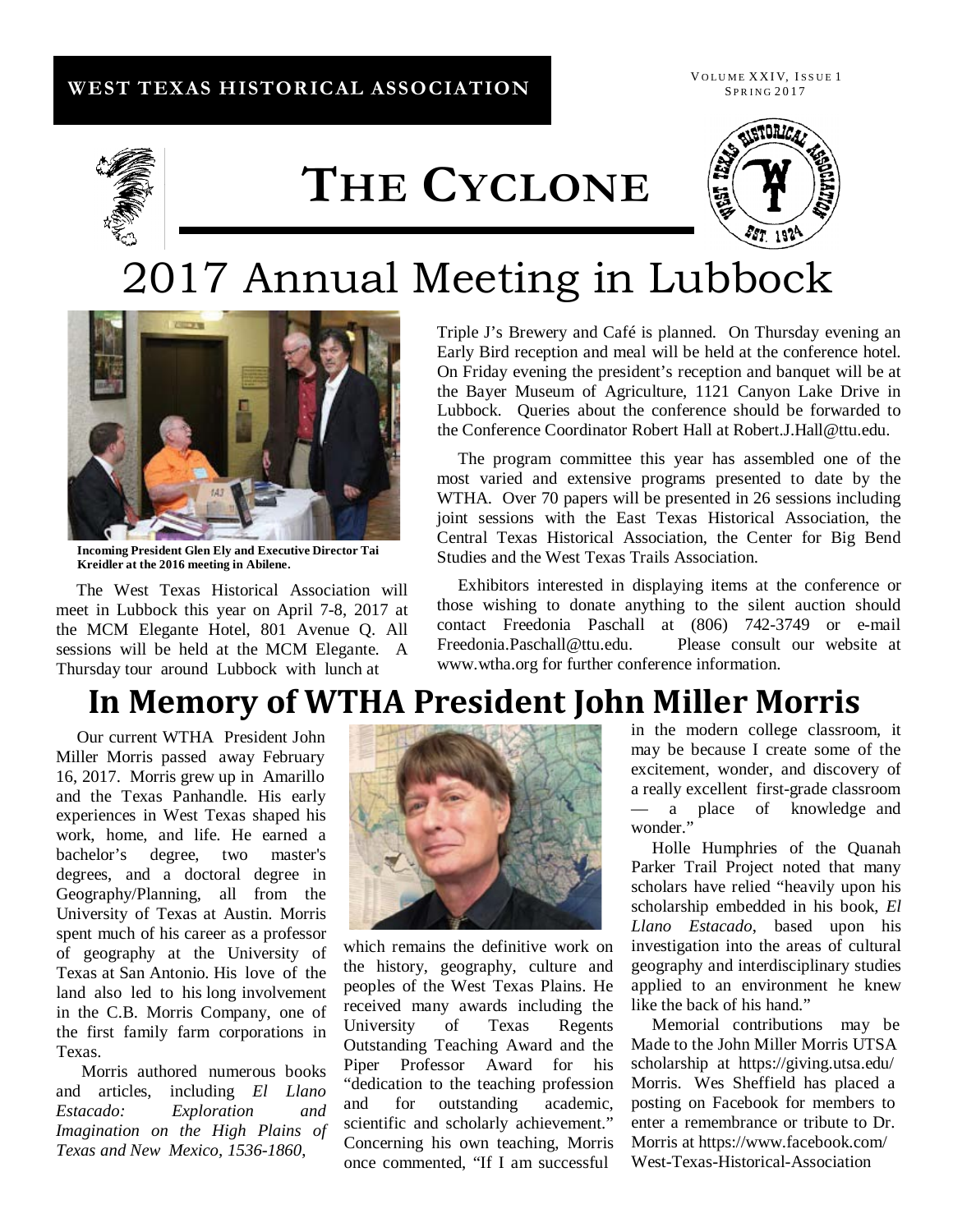### Field Trip to the Triple Arrow Ranch



On Saturday February 4, 2017 members of the West Texas Historical Association and the Southwest Collection archives joined members of the Canyonlands Archeological Society (CAS) for a visit to the historic Triple Arrow Ranch owned and operated by Judge William (Bill) Thompson of Lamb County. The CAS organized the trip as part of its regular meeting and field trip to learn about the prehistory and history of West Texas and the near southwest. Bill Thompson, a retired Lamb County judge, invited the group for a tour of Black Water Draw that courses past his ranch house immediately to the south. While there, the group hiked past the remnants of the old Hart, Payne and Slaughter dugouts, walked along parts of the MacKenzie Trail **Judge Thompson points out historic sites on the ranch**. and through what had been the Long Water Hole.

### **Looking Back. . .75 years ago**

[Information from the 1942 *Year Book*]

The West Texas Historical Association held its 18<sup>th</sup> annual session in Abilene on May 2, 1942. Although Abilene was designated as the headquarters of the Association, no session had been held there since 1929. War conditions, especially the shortage of rubber, limited attendance. John R. Hutto noted that "this was the first meeting of the Association in which every person on the program was present and rendered his part." Those attending were welcomed to Abilene by Mayor Will W. Hair and music was provided by members of the student body at McMurry College. Eight members presented papers including T. R. Havins of Howard Payne College who spoke concerning the conflict between sheepmen and cattlemen during the days of free grass in West Texas highlighting the experiences of his father, a frontier sheep raiser. The members expressed sorrow at the passing of Emmett M. Landers, Secretary-Treasurer of the Association. The executive committee determined that the Association should join with the West Texas Chamber of Commerce to establish at the West Texas Resources Museum in Abilene an exhibit of books and other publications pertaining to West Texas. President R. C. Crane submitted a list of publications that the organizations are trying to secure.

### **2016 Crane Award Film To Air on PBS**



Winner of the WTHA 2016 Crane Award, *A Line in the Sand: The Future of Ranching on the Rolling Plains*, co-produced by Carol Campbell, Chair of the Friends of the Historic Motley County Jail, is slated to air on PBS station KERA in Dallas this year. The documentary's director, Marianne Leviton, was informed that the entire movie will be featured on the Frame of Mind

Independent Film Series that runs between September and Thanksgiving 2017.

This documentary, by Whistling Boulder Productions, chronicles the tenacity of an historic Texas ranching community as it struggles to survive economic pressures, a dwindling population, and continuing water shortages.

A 30-minute version of the film was screened at the 10<sup>th</sup> Annual Rockport Film Festival in November, 2016, and was voted as second favorite short film by festival attendees. In January, 2017, the full version of the film was screened by The Rockport Center for the Arts to a sold out crowd.

On March 28, 2017, the Center for the Study of the American West will present the film to students and the public at the Cornett Library on the West Texas A&M campus in Canyon, TX.

Copies of *A Line in the Sand* are available for sale from Carol Campbell at [clc2223@caprock-spur.com](mailto:clc2223@caprock-spur.com) or on facebook at *https:[//www.facebook.com/historicjail/](http://www.facebook.com/historicjail/)*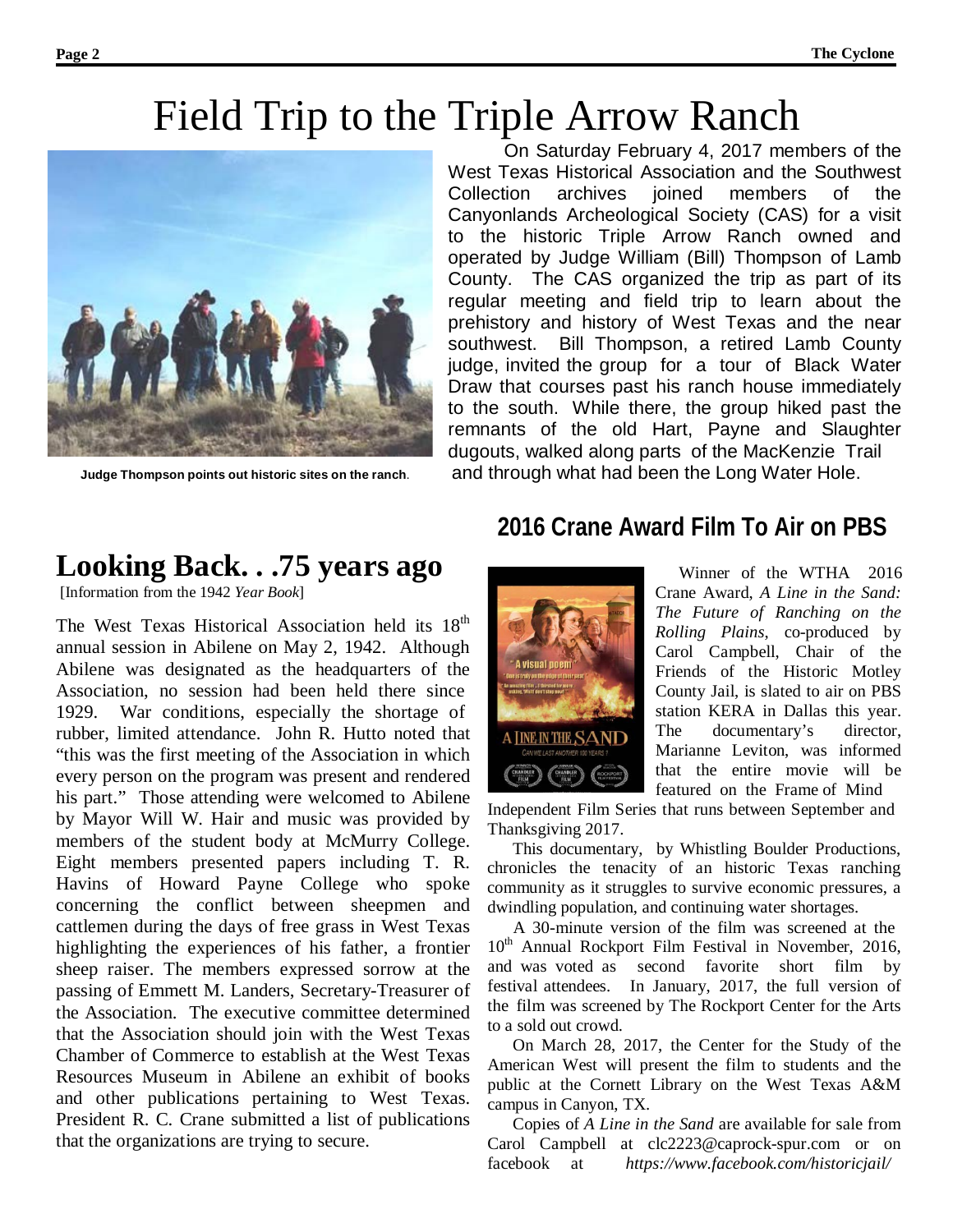## Life and Death on the Goodnight-Loving Trail

[*Condensed from the 1994 Year Book]*  The Goodnight-Loving Trail sprang to life in the summer of 1866 and for nearly twenty years served as a major highway for cattlemen, immigrants, outlaws and opportunists. Originating in the area around Palo Pinto County, Texas the trail stretched southwest to the Concho River, and then on to the Pecos, where it turned north into New Mexico, ultimately reaching civilization at Fort Sumner. One branch of the trail marched north to the other cattle markets in Colorado, while a second veered west near Roswell through the Hondo Valley, heading for the Rio Grande and on to Arizona and California. In its main thrust north the trail clung to the Pecos, passing through a barren country characterized by scrub mesquite and gyp water and frequented by fast-moving Indian marauders hungry for horses. Unlike other famous western cattle trails, the Goodnight-Loving generated few legends and no romance or myths. But memories of life and death along its route abound in diaries, recollections, depositions, and government records. Here, men and women recalled the realities that touched their lives as they traveled, lived and worked along this highway. Glimpses drawn from these materials provide snapshots of an experience long remembered.

Charles Goodnight and Oliver Loving followed the river to Pope's Crossing, around camp had to sit up all night made their initial drive up the Pecos to near the New Mexico line. Here he with their blankets wrapped around markets in New Mexico in the summer crossed to the west bank to take their heads and keep smoking to keep of 1866. Like many of their neighbors, advantage of fresh water in the creeks them from eating their eyes out. The they responded to cattle buyers from flowing down from the Guadalupe horses are covered with knots where Fort Sumner who had come into Mountains towering to the west. About they have been bitten. I had to cook all Central Texas the year before in search Carlsbad, he recrossed the herd to the day in the hot sun. . . There is not the of cheap cattle to feed 8,000 Navajos east bank and continued north along least bit of shade. . . and the little [forced to live] near the post. The two the brow of the Great Plains to the tree-children are crying because the sun men had fathered a herd in 1865 in the lined oasis at Fort Sumner. Here, he burns them. . . The men are crossing Palo Pinto County area, but Indians and Loving sold part of the herd to a the wagons while we are cooking. stampeded the cattle and ruined their government contractor and Loving plans. In June 1866 they tried again. drove on into Colorado and there sold With eighteen heavily armed men, the rest. Goodnight pointed 2,000 longhorns

By Harwood P. Hinton



**(Photo courtesy of the Southwest Collection)**

southwest from Fort Belknap toward the Conchos and the Pecos. Leaving the Cross Timbers, they crossed the open plains and, following the Middle Concho River to its head, entered  $\frac{1}{100}$  Sandacent country stratching over  $90 \text{ miles}$  Missouri, desert country stretching over 80 miles. As Goodnight wrote later, the herd soon grew restless:

had no water . . . and they became mesquite brush to the HorseHead crazed and almost unmanageable. took four of the best men, the horses dirty, muddy, ugly stream. Everything and all the strong cattle . . . and let within two or three miles around is across before they had time to stop and There are about 2,000 head of cattle and force they impeded the current. . . the desert. As soon as I got them watered I put them to grass.  $\ldots$ <sup>1</sup>

the rest. Eventually the Goodnight- water barrels. . . We can see dead Loving Trail would extend into

Colorado, but in the early days the major objective was Fort Sumner. Within a year, Goodnight's cattle highway was crowded with herds seeking the lucrative market provided by Fort Sumner. "Whiskey ranches" sprang up along the trail at Seven Rivers, Roswell, and Bosque Grande to furnish supplies and drink to weary cowboys.<sup>2</sup>

Travelers left vivid impressions of their experiences on the Goodnight Trail. In June of 1868 Sarah Shackelford, a member of a wagon train eastbound from San Bernardino, California for described Horsehead Crossing and the cattle traffic there:

This was the third day the cattle miles over very good roads through the them go as fast as possible to water . . . burned up with alkali and dead cattle As soon as they smelled the cool air, lay thick on the banks of the river. We they became wild for water, and when dip up the water and put it in the they reached the river those behind barrels for the dirt to settle, then use the pushed the ones in the lead right on water for cooking and drinking. . . . drink . . . They crossed in such volume on the other side of the river , just off Sunday, June 28. We came 12 Crossing on the Pacus River, a nasty,

At Horsehead Crossing, Goodnight mosquitoes lost no time last night in turned north along the east bank and keeping me company. The boys Monday, June 29. The

> Tuesday, June 30. We reloaded our wagon and filled our cattle floating down while we are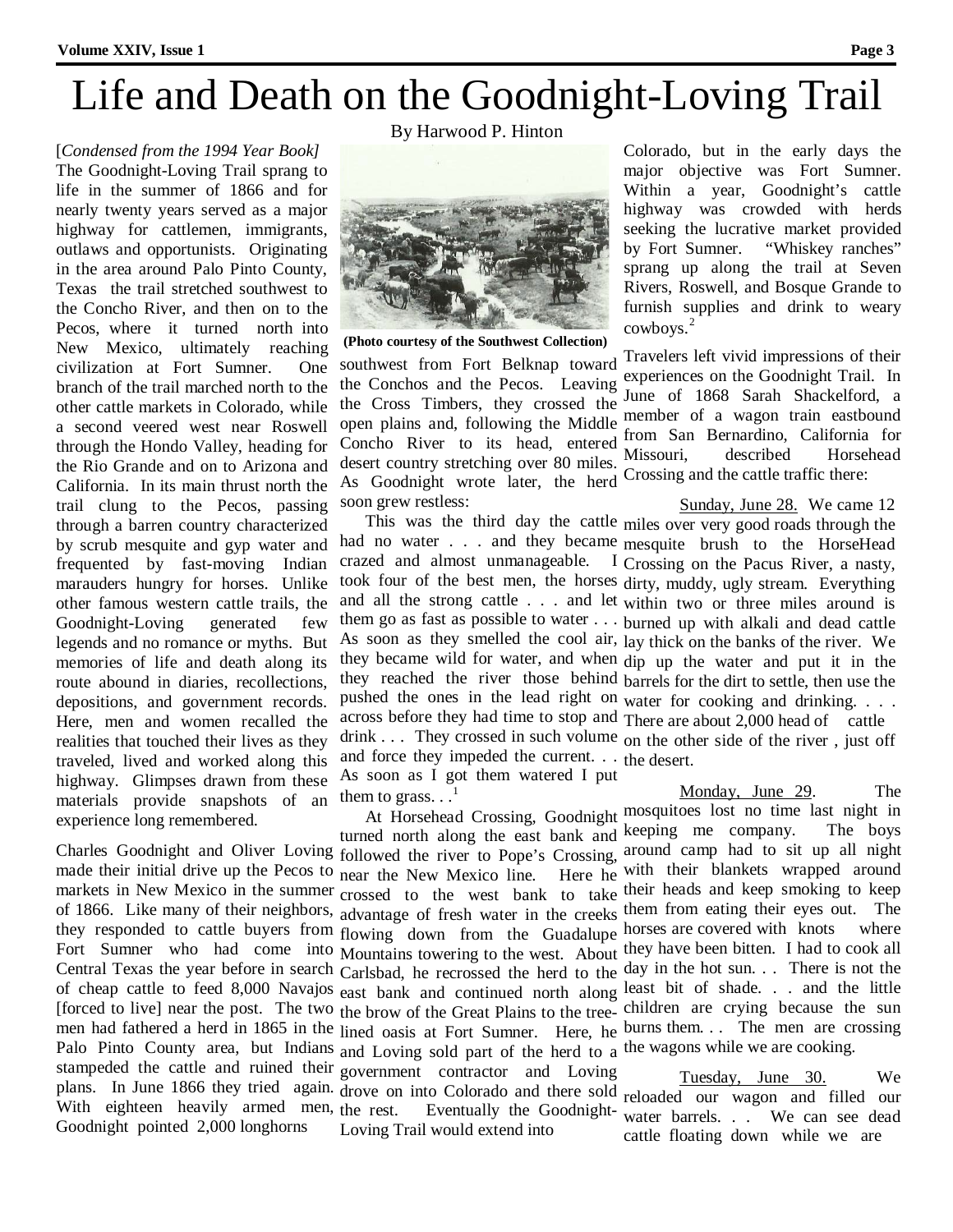are 300 head of dead one o'clock. 3

and recalled:

At last we got the herd started mess wagon. 5 up the trail by way of the head of the Pecos, one of our men . . . found a wrote: man's boot sticking out of the ground. .

could not tell anything about it. He had drags moving. the body as best we could. $4$ 

Pitser Chisum, driving a herd of 1,165 keen, horns . . . .<sup>6</sup> fat beeves up the Goodnight Trail to Ft. of Pope's Crossing near Black River. reached large proportions in 1872 and He later testified to an Indian claims 1873. As mounted Comanches were as agent:

I started them on the march that Pecos. saw them coming at a lope, two of

dipping the water. This is all we will them riding one horse .... I mounted the trail that summer and fall exceeded have to drink for 87 miles. There is a about 8 of the boys on the best horses man in camp now telling us that there and followed the herd 5 miles. We canyon we will have to go through this had the herd divided in 5 or 6 bunches, 1868, John Chisum's crews had begun evening . . . we all started on the trail at and they had 5 or 6 Indians with each moving cattle to Bosque Grande, on the And there were others going west on prairie on fire between me and the near Pueblo, Colorado. Goodnight this segment of the trail. A cattle cattle and the whole country was marketed the cattle in Colorado and drover arrived at Horsehead Crossing blazing and smoking. . . . I saw I could Wyoming on a fifty-fifty basis, could not gain on them. The Indians closing of the Navajo [encampment] in bunch, and they had them going just as Pecos, forty miles north of Roswell, for fast as they could. . . they set the delivery to Goodnight, who had settled not gain on them and returned to my allowing Chisum one dollar per head The trail herds were We bound for various points. With the extra from profits because of his trail

Concho River, across the plains to Equally unfortunate was the experience wintered 40,000 head along the Pecos New Mexico. Just after we reached the of cowboy Ike Fridge. Years later he in 1872-1873.<sup>7</sup> risks. Chisum and others probably

. I took hold of the boot, heel and toe, Carlsbad], the Indians surprised us at and off it came with the boot in it. . . night and drove off all the horses but We decided to unearth the body. It was four being ridden by the guards. There not covered more than eighteen inches was no thought of letting the herd go. deep. We wanted to see if we could tell Cowboys afoot would walk along, how the man had died and who he was. scaring those wandering back into the But decomposition had begun and we herd. It wasn't difficult . . . to keep the on a good gray suit, but there was moved 3 or 4 miles; often a man would nothing in his pocketbook, excepting have to lie down in the grass or hide in three coppers and a half dozen the rocks to allay the curiosity of some bullets, so we put it down that he had big steers that turned out to examine been robbed and murdered instead of the strange object, a man on foot. We being an Indian victim. . . We buried made it to the [Chisum} ranch in At Loving's Bend [near Some days the herd fifteen days with the entire herd, except

From the beginning drovers could to use their Colts on, to keep from expect Indian attacks. In June of 1868, being run down and gored by the long, The Indian problem increased in 1873. possibly a few that the boys . . . had **Pitser Chisum, younger brother of cattleman**

Sumner, was hit by Apaches just north Cattle traffic on the Goodnight Trail and around Bosque Grande. Pitser

Well, I nooned on the Black escorts at Fort Concho for the drive to headquarters. Two or three Mexicans River that day, and watered the cattle. Horsehead and north to the Falls of the were sitting on the roots of an old evening, and just as the cattle got gathered near Johnson Station, thirty knew the Indians run right up and strung out good, the Indians charged odd miles west of the fort. A sergeant commenced shooting at them, and they the herd, front, center, and rear, and or corporal with six to ten cavalrymen broke to the house yelling 'muchos los stampeded the herd, and the herd all usually comprised the escort, eating indios.' I gathered my pistol and went one way and they run over this free beef and providing a show of carbine and ran out and saw the whole fellow, Ed Birmingham, who was force. In July of 1872 an officer wrote Valley was full of Indians. They was riding a mule . . . I sent about 8 of the that about 4,000 head were being held just rounding up horses and mules, and boys down the road. . . and told them to near Johnson Station and 16,000 were everything in sight. They got off with bring that boy back, dead or alive. I reported en route to that rendezvous. all the stock except one big span of Pecos. Most of these herds were cottonwood tree, and the first thing I

**John Chisum.**

In July a large group struck the horse herds in Chisum's branding camps in again recalled:

thick as flies, drovers sought military close to Bosque Grande, my Estimates of the cattle on the move up mules tied to a cottonwood tree. One. . . my mess was right there

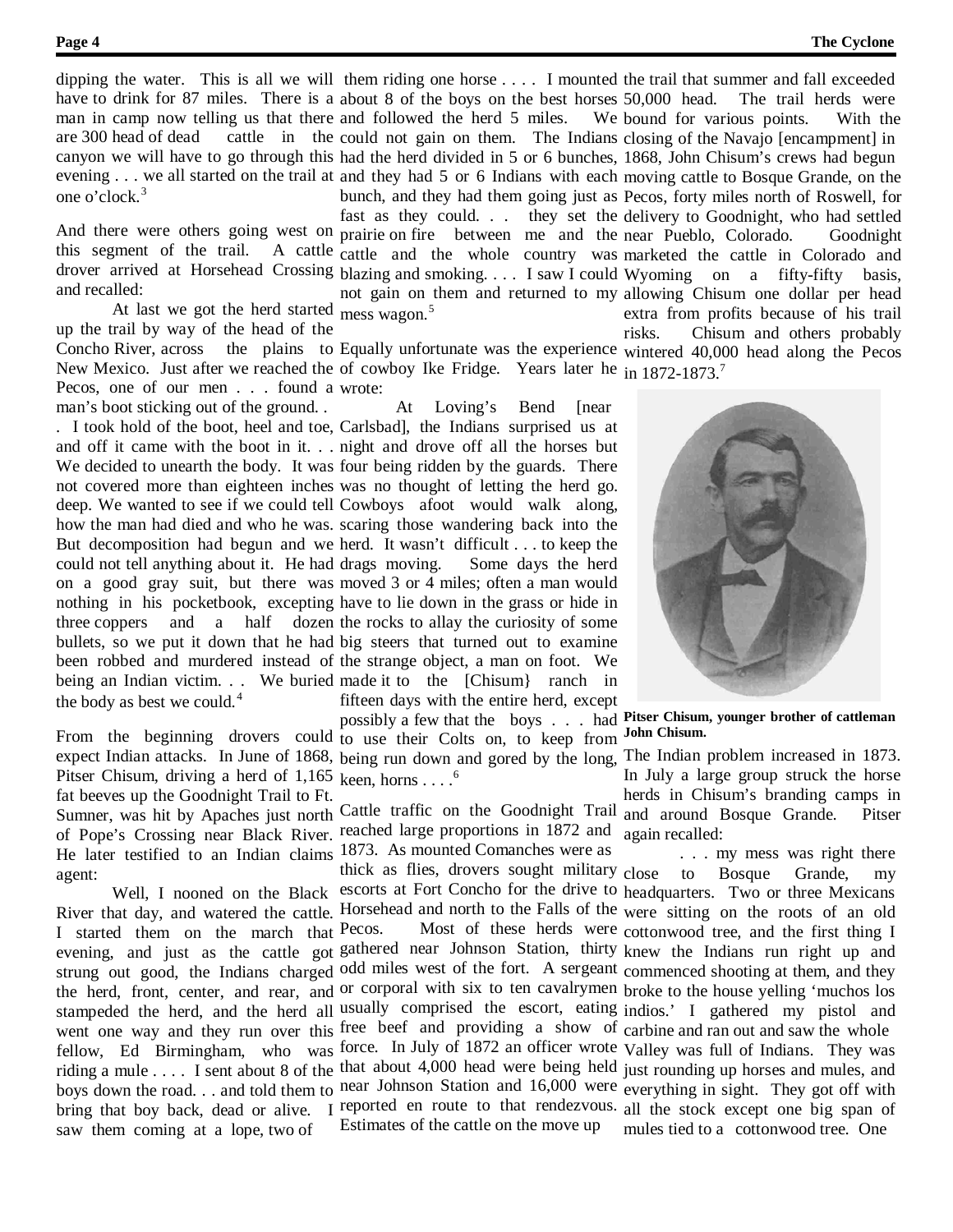Indian riding a paint pony came up and Maggie, honey. You're the best child I the remnants of the old Goodnight kept shooting over the wagon to make ever raised." We never saw him again. Trail.

them break loose. Every time the Indian saw the smoke of my pistol his pony would dodge and wheel around. rode up on horseback, young men on the Goodnight Trail and along the The Indians rounded up the whole armed with rifles and six shooters. thing and drove them off and left my They asked if John Chisum were herders afoot.<sup>8</sup>

Cow camps such as Bosque Grande could be lonely places. Carroll Doshier recalled that cowboys along the Pecos always "took plenty of novels and tobacco and usually a cat—a cat and a briar pipe were lots of company." In some camps there was time for fun. Abner McCabe, Chisum's bookkeeper at the Bosque in 1875, wrote a friend about a recent buffalo hunt. In November, Chisum's lawyer, A.A. McSween, came over from the town of Lincoln to prepare some legal papers. "There are a great many buffalo on the Pecos all around the Bosque," McCabe said. "I went out the other day and killed one and it was very fat. Billy Maxwell and some Mexicans are here from Fort Sumner hunting buffalo. I will go out with them in the morning. It is a fine sport if you have a good horse. The lawyer [McSween] killed a buffalo and now he thinks he is a second Kit Carson."<sup>9</sup>

In mid-July 1878, a range war **Colonel Charles Goodnight (courtesy of the** sweeping Lincoln County touched the **Southwest Collection).** Goodnight Trail. Mrs. Margaret By 1880 peace had returned to the cattle, swept down between the moat-Hunter, whose husband David was old trail country. Cowboys herded supervising the removal of all the Chisum cattle from the Pecos, wrote years later:

Lizzie [Hunter] and I were still at the Bosque Grande house and were afraid to leave. Hunter  $\&$  Evans men  $\frac{\text{wnc}}{\text{and}}$ were driving the herds off the range as fast as they were made up. Mr. Chisum echoed along the valley. Times drove up . . . in a buckboard early one changed. In the early 1880s a flood morning. . . and asked if Jack could of Texas cattlemen began moving give him breakfast and if I would put herds into New Mexico in search of him up a good lunch. While. . . eating cheap federal land. Appalled by this breakfast he related the horrible wholesale stock transfer, the New things that were happening to his Mexico legislature in March of 1884 friends in Lincoln. When I handed him placed a quarantine of all incoming his box of lunch, he looked with a sad Texas livestock. This move

there.  $\therefore$  I told them he had been time. there, but I had not noticed which

way he had gone. They rode around knew. . . then announced that they so decreed . . . the on-and- on wanted to scream. . . . They thanked bush horses and galloped away . . . .<sup>10</sup>



cattle along its route, held roundups, dozens of cowboys. and talked about more exciting times.

But the land was not entirely tame. Young men still sought their destiny where great herds of cattle roamed the Pecos—along the Goodnight where gunfire occasionally

smile as he said, "God bless you, effectively closed cattle traffic over

In an hour or so . . . two men But oldtimers would recall their days Pecos. J. Frank Dobie tried to capture for posterity that moment in

the house and asked Jack what he always be a cow country. Nature has would stay for dinner. . . while they stretching plains of greasewood and ate [they] told us about the burning of grass, and rolling sand dunes of gray the McSween house, how many shots sage and goldenrod and dusty were fired in McSween's body. . . . I mesquite, the wild breaks of thorned us for their dinner, mounted their territory hundreds of miles wide cut The Pecos country will and rock—an immense into by a solitary river that winds for

a thousand miles. . .

It is a country sweeping and lonely, where the coyote's howl is the only sound by night and the solitary buzzard circling above and scattered cattle grazing on the spare grass the only visible forms of life by day.

The Pecos is so strong with alkali that it is almost undrinkable . . . . During drouths the stream runs shallow and cattle splash up and down its bed bawling for water— When on the rise the Pecos was dangerous. Thousands of

Cowboys herded like walls, have drowned in it and

. . . . Perhaps the end of a cowboy who lived and worked along Trail—might be heroic. But an old song of the trail describes a fitting end:

On the rock banks of the Pecos They will lay him down to rest With his saddle for a pillow And his gun across his breast.<sup>11</sup>

Life along the Goodnight-Loving Trail was tough, but the men who followed its course were also tough. They lived in a raw world where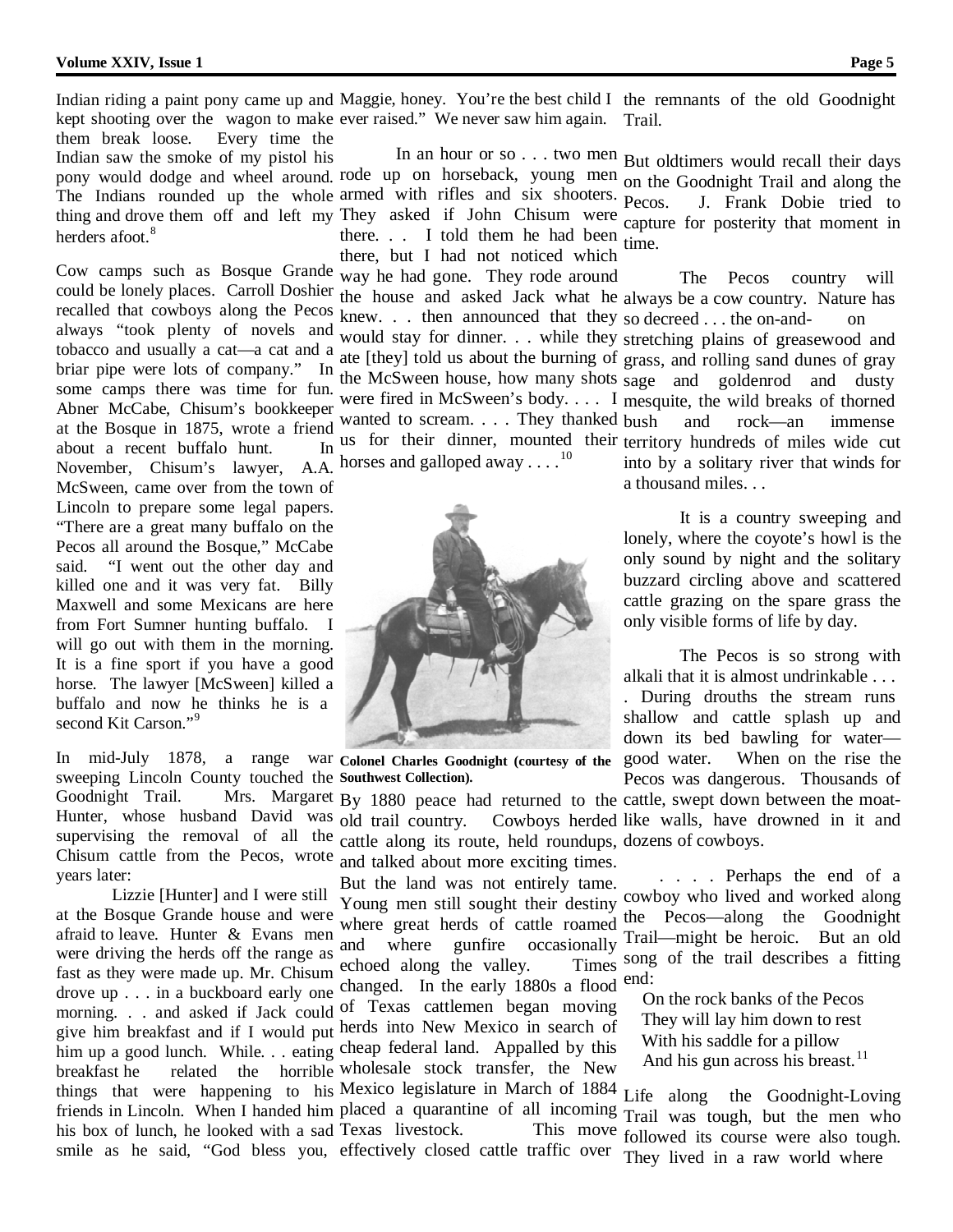death was part of life, where the law of the range prevailed. It was first and last a cattle highway which for a brief period reached out from Texas to New Mexico and placed an indelible stamp on the land.

1 J. Evetts Haley, *Charles Goodnight: Cowman and Plainsman* (New ed., Norman: University of Oklahoma, 1949, original edition, 1936) 119-120, 127-132. Irbin Bell to J. Evetts Haley, March 18, 1927 interview, Panhandle-Plains Historical Museum, Canyon, TX.

2 Haley, *Goodnight*, 136-138. W.H Boyd to J. Evetts Haley, January 24, 1932 interview, Nita Stewart Haley Memorial Library, Midland, TX.

3 Diary entries, June 28-30, 1868, in Ruth Galloway Shackelford Diary, courtesy Gordon Gatewood, Tulia, TX.

4 A.D. Cantrell reminiscence in Cora Melton Cross, "Breaking a Stampede of 10,000 Buffaloes," in Dallas *Semi-Weekly Farm News*, August 7, 1928.

<sup>5</sup>Pitser Chisum deposition, November 17, 1898, Fort Worth, TX in James Chisum v. United States, Indian Depredation Case 5388, National Archives.

6 Jodie D. Smith, *History of the Chisum War* (Electra, TX: printed by Smith, Electra) 14.

7 San Antonio *Daily Herald*, July 19, 1872. N.B. McLaughlin to Commanding Officer, Fort Concho, July 16, 1872, Fort Concho, Letters Sent and Received, 1867-82, Vol. 1, 109. Pueblo *The People* (Colorado), September 14, 1872.

<sup>8</sup>Pitser Chisum deposition, November 17, 1898, Fort Worth, TX, ID 5388.

<sup>9</sup>Abner McCabe to Johnny Brown, November 24, 1875, Klasner-Jones Collection, Brigham Young University, Provo, UT. Carroll Doshier interview, item2H464, Vandale Collection, University of Texas, Austin, TX.

<sup>10</sup>Margaret L. Hunter reminiscence in William Hunter McLean (comp.), *From Ayr to Thurber* (Fort Worth: News Printing Company, 1978), 87-88.

11J. Frank Dobie, *A Vaquero of the Brush Country*, new ed. (Boston: Little, Brown and Co., 1946, 1929), 272-273, 275.

#### **Did You Know?**

---that there are towns named for Oliver Loving in Eddy County, New Mexico near where he was attacked by Indians and in Young County, Texas.

---that there is a town named for Charles Goodnight in Armstrong County, Texas and a statue of him at the Panhandle-Plains Museum.

---that there is a statue of John Chisum in downtown Roswell, NM.

--- that the Charles Goodnight Historical Center is open to the public 10am - 5pm, Tuesday - Saturday each week. The Center is located 12 miles east of Claude on the south side of US Highway 287 in Goodnight, Texas.

#### **In Memory . . .**



**Harwood Perry Hinton**, 89, of Midland, Texas, passed away on September 6, 2016, in his home. Harwood was born in Irving, Texas, on March 26, 1927. He received a B.A. in History from the University of Texas at Austin, an M.A. in History from Columbia University, and Ph.D. in History from the University of Wisconsin. Hinton served with the U.S. Army in Japan.

On June 16, 1955, he married Mary Ann Brookshire. They had three children and were married for forty-two years. After Ann died in 1997, he married Diana Davids Olien of Midland on May 14, 2005. On receiving his Ph.D., he accepted a position at the University of Arizona at Tucson in 1961. He was a professor of history there for thirty years and served as editor of "Arizona and the West," which under his editorial leadership became a leading periodical in the history of the American West. While in that position, he was one of the founders of the Western History Association, in which he took an active part for many years. Harwood's own scholarship focused on the lives of Civil War General John Ellis Wool and southwestern cattle dealer John Chisum. An expert on the history of the American Southwest, he was a consultant for Hollywood Western movie makers. But Harwood was most devoted to mentoring his many students. He was always ready to suggest how they might develop new historical topics and insights, and how they could find untapped historical resources. Because of his unlimited generosity with his time, many of his students became teachers and scholars, publishing a host of books and articles. Countless others came to share Harwood's love of the history of the American Southwest. In 1991 Harwood retired from the University of Arizona, relocating to Austin, Texas. There he became one of the editors of "The New Handbook of Texas," compiled by the Texas State Historical Association. He was a life member of the Association, as well as of the American Historical Association and the Organization of American Historians. In both Tucson and Austin, he was an active participant in the Civil War Roundtable. He continued to mentor younger scholars, through the West Texas Historical Association, of which he was a past president and board member, and the Conference on Big Bend Studies. A confirmed "people person," he loved visiting with his many friends at historical conferences. He did extensive research into the life of John Chisum. According to Harwood, Chisum "never claimed to be a traildriver, nor did he spend much time at the ranch or on the range. Personable and shrewd, he primarily was a cattle dealer who traveled in search of markets."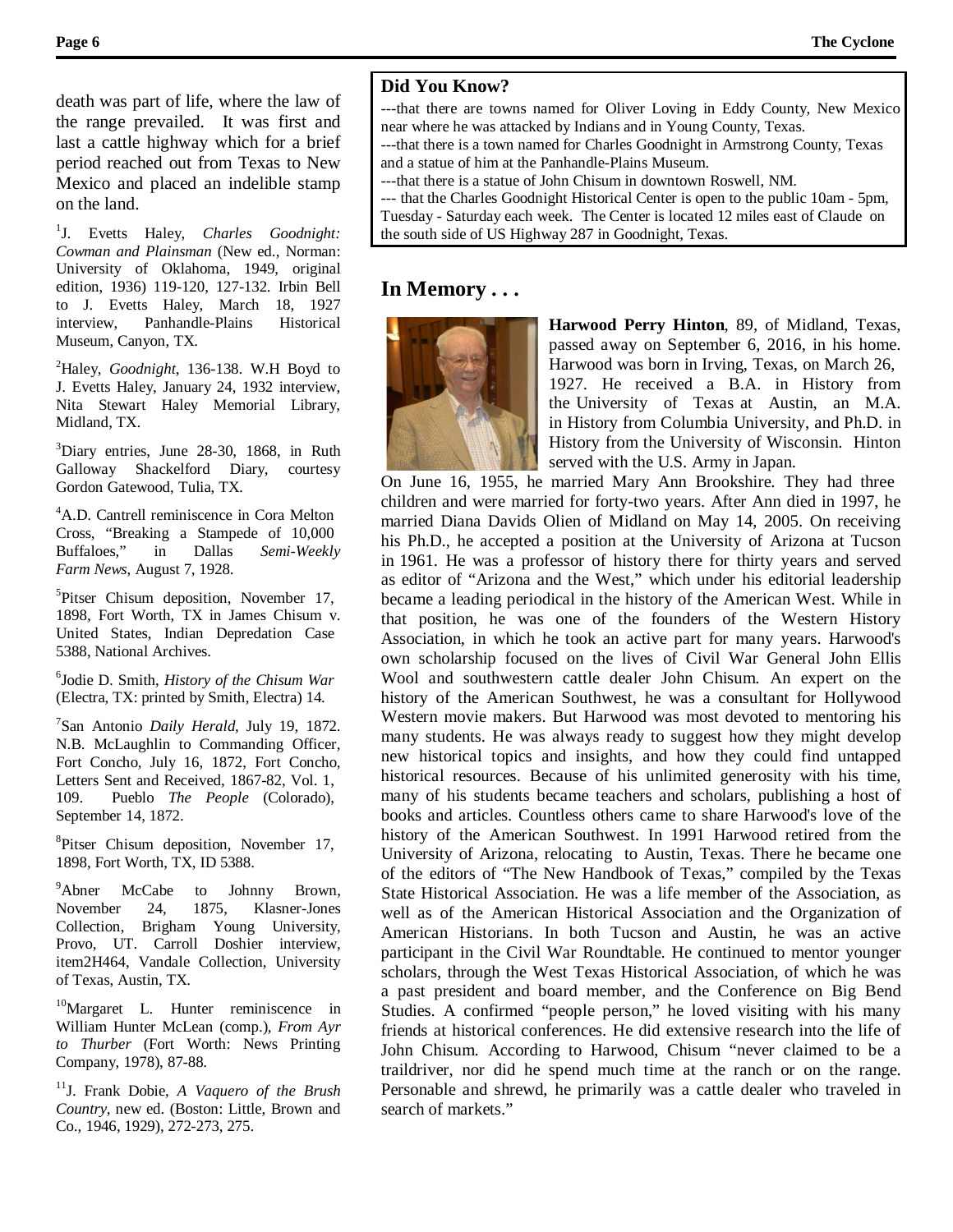News ArouNd west texAs



**Carol Hutson, Suzanne Campbell, Brittany Wollman and Shannon Sturm of the West Texas Collection.**

The **West Texas Collection** (WTC) at Angelo State University received the 2016 Archival Award of Excellence from the Texas Historical Records Advisory Board. WTC was nominated for its "Vietnam: Through the Lens" exhibit and its outstanding contributions to preserving the records of Vietnam veterans and educating the public of their contributions and sacrifices. **Suzanne Campbell**, head of special collections and programs, commented, "The WTC was thrilled to receive this award. It is especially rewarding since this is the first year the award was presented." The Archival Award of Excellence was established to honor a Texas institution for its projects and ongoing programs that build collections, enhance access to archives, develop effective digitization programs or implement preservation strategies.

**Alex Hunt** is the director of the **Center for the Study of the American West**  at West Texas A & M. Established in 2016, the center is committed to the promotion and development of interdisciplinary scholarship through graduate and undergraduate education, faculty research and development, curriculum development, public outreach, and coordination with the Panhandle Plains Historical Museum, the Cornette Library, and various other institutions and community partners.

Past WTHA President **Garry Nall** has been honored by the Center for the Study of the American West with the **Garry L. Nall Lecture Series in Western Studies** at West Texas A & M. The first lecture last October was by award winning historian Patricia

Limerick. The next lecture on April 13 will feature S. C. Gwynne, contributing editor for Texas Monthly and author of numerous books and articles.

#### **UPCOMING:**

*April 21-22, 2017* - **Texas Map Society** Spring Meeting at Star of the Republic Museum, 23200 Park Road 12, Washington-on-the-Brazos, TX 77880. Registration deadline is April 17, 2017. You may register for the meeting on site (no lunch guarantees). For questions contact: Ben Huseman at [huseman@uta.edu](mailto:huseman@uta.edu) or go to [http://www.texasmapsociety.org/events.html.](http://www.texasmapsociety.org/events.html)

*April 21-22, 2017* - 101st Annual Meeting of the **Texas Folklore Society**  at the Holiday Inn South Broadway, Tyler, Texas. Contact [tfs@sfasu.edu](mailto:tfs@sfasu.edu) or call 936-468-4407.

*April 20-23, 2017* - **Joint New Mexico-Arizona History Conference**, Little America Hotel, Flagstaff, Arizona. Hotel rooms at Little America Flagstaff are available for the conference rate of \$125 plus tax, either single or double. Contact Little America for reservations: 1-800-352-4386. The Arizona History Conference is \$40 with each meal event a separate price. The **Historical Society of New Mexico** will have its April 21 annual meeting for \$26 and the April 22 awards banquet is \$55. Mail registration to Bruce J. Dinges, Arizona Historical Society, 949 E. 2nd St., Tucson, AZ 85719 or 520- 628-5774.

*April 28-29, 2017* - **Central Texas Historical Association**, First Annual Conference, Blinn College--Brenham Campus Brenham, Texas. P.O. Box 6627, Bryan, Texas 77805-6627. For information contact 979-209-8583 or [www.centexhistassn.org.](http://www.centexhistassn.org/)

*May 24-27, 2017* - The **Society of Southwest Archivists** (SSA) will hold its annual meeting in Fayetteville, Arkansas. The event will include preconference workshops and sessions on the theme "Archives in their Natural State." Tours of archives and historic sites in scenic Northwest Arkansas

include the Crystal Bridges Museum of American Art, Shiloh Museum of Ozarks History and Culture, and the Special Collections of the University of Arkansas Libraries. For information contact [jcyoungb@uark.edu.](mailto:jcyoungb@uark.edu)

*November 1-4, 2017* - **Western History Association** at the Hilton San Diego resort and Spa, 1775 East Mission Bay Drive, San Diego, CA 92109. For information contact [westernhistoryassociation@gmail.com.](mailto:westernhistoryassociation@gmail.com)

#### **CALL FOR PAPERS:**

The **Texas State Genealogical Society**  announces a Call for Presentations for our 2017 Family History Conference. This year's conference will be held 21- 23 October 2017 in Houston, Texas. The areas of interest may include, but are not limited to: Basic genealogical topics; Methodology and problemsolving techniques; Ethnic research topics; Adoptee challenges; DNA; Researching in record groups; Texas<br>and Southern-focused research. and Southern-focused Submissions should follow the published guidelines at the TxSGS web page: <http://www.txsgs.org/conference/> call-for-presentations/ . Speakers may submit up to five proposals.

The **East Texas Historical Association** invites proposals for papers and sessions for its 2017 annual fall meeting to be held in Galveston, TX at the Moody Gardens Hotel and Resort, October 12-14, 2017. Send proposals to: Program Chair Heather Wooten at [hgwooten77@gmail.com.](mailto:hgwooten77@gmail.com)

The **Center for Big Bend Studies** is now accepting papers to be given at the 24th Annual Conference in November in Alpine, Texas. Presentations are 30 minutes long. Please submit your paper by October 1, 2017. Include contact information for the primary author as well as any audio-visual equipment required. For the short biography, summarize education, career and relevant interests or facts in two to three sentences. For information go to https://cbbs.sulross.edu/callforpapers.php.